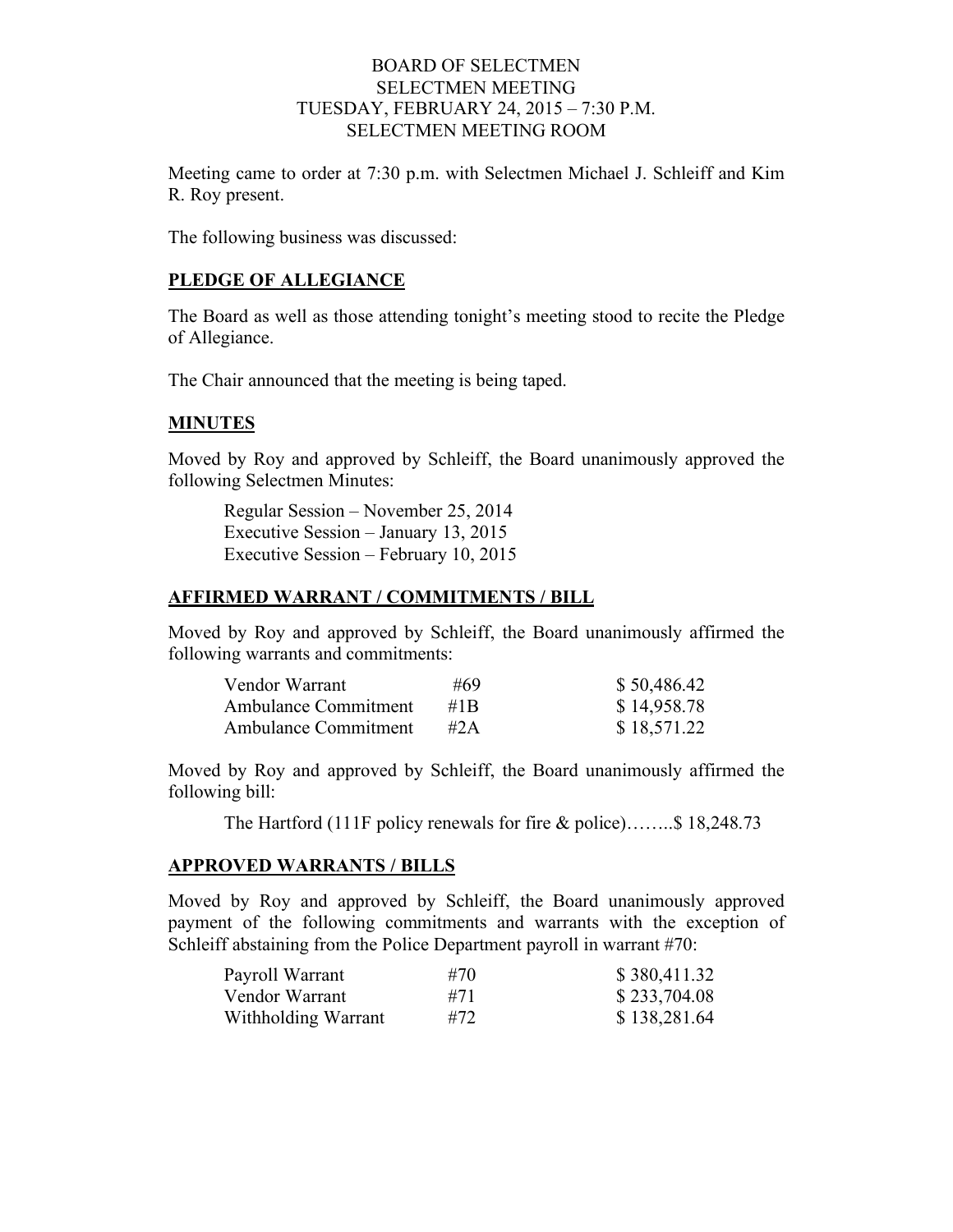Moved by Roy and approved by Schleiff, the Board unanimously approved payment of the following Selectmen bills dated February 24, 2015:

| <b>Borhek Insurance Agency</b>                                           |        |
|--------------------------------------------------------------------------|--------|
| (policy renewals/profess., law enforce., general, property) \$109,827.00 |        |
|                                                                          | 70.00  |
|                                                                          | 438.00 |
| Aquatic Control Technology (mussel & dragonfly monitor.) \$ 10,815.00    |        |

The Board acknowledged payment of the Selectmen Office Payroll for the week ending February 21, 2015 in the amount of \$ 6,229.64.

The Board acknowledged payment to the Treasurer for the following turnovers:

| Turnover | Amount              |
|----------|---------------------|
| 2015-58  | \$1,275.00          |
| 2015-59  | \$29,272.92         |
| 2015-60  | $\mathbf S$<br>2.80 |

## **AGENDA**

The Agenda for Tuesday, February 10th, was unanimously approved without revision.

## **GENERAL MAIL / DISCUSSIONS**

#### Chapter 40B/State Financial Assistance

Moved by Roy and seconded by Schleiff, the Board unanimously voted that the Chair, Michael J. Schleiff, sign the Chapter 40B Technical Assistance Review application.

## St. Croix Pothole Claim

Charlene St. Croix claimed she damaged her car on November 27, 2014, when she hit a pothole in Halifax. Trident has rejected the claims as the Town was not previously notified about the pothole before the incident nor was informed about the incident for more than 30 days after the incident occurred. No action needed by the Board.

#### Ambulance Abatement

Moved by Roy and seconded by Schleiff, the Board unanimously voted to abate the following amount from the Ambulance Account:

January 2015 **FOR** \$8,531.06.

## Lindy's General Store

Still waiting for payment of the second half of the amount owed for the bags.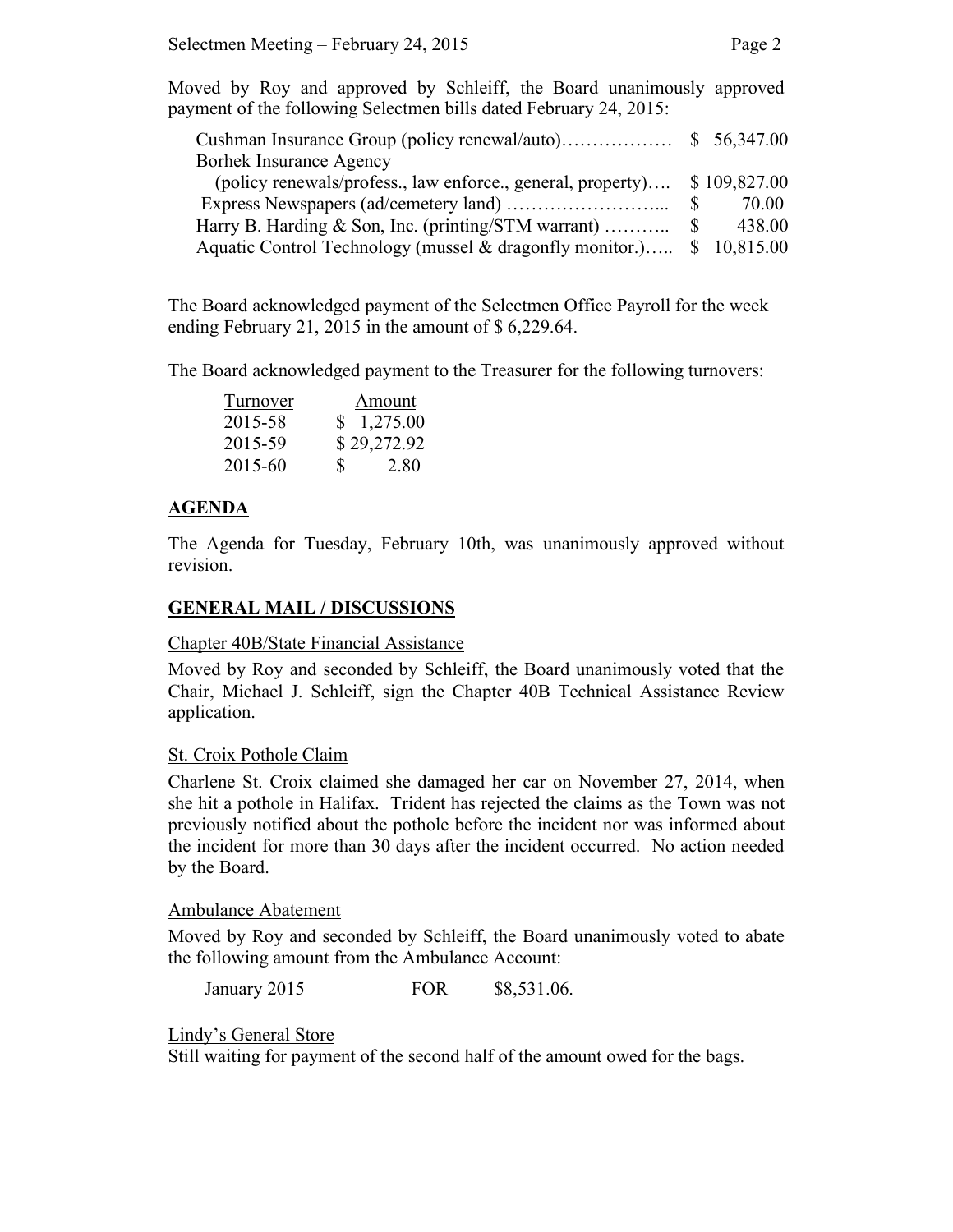### Non-Binding Referenda

John Shiavone met with Seelig about the steps for putting a non-binding referendum on the town election ballot regarding Common Core. State law allows a Board of Selectmen to put a non-binding referendum on the ballot by themselves or after a petition from ten or more registered voters or if the Board decides not to approve the petition, a petition by ten percent of the registered voters. Another alternative would be to have a citizen's petition putting an article on the warrant requesting the question be put on the ballot for the following town election.

There are various deadlines connected with this. The deadline for a ten-signature petition, then having it declined by the selectmen, and then gathering the 10 percent has passed. For this town election, the Board could put a question on the ballot or put one on after receiving the ten-signature petition.

No action needed but Seelig wanted the Board to be aware of how this might work and he is going to see if anything comes in regarding Common Core. Roy stated that this is complicated and added that if you do not adopt, you will not get Chapter 70 money.

## **SCHEDULED APPOINTMENTS**

## *Water Department – Employee Incentive Increase*

The Selectmen met tonight with Water Superintendent, Keith Swanson and Wage and Personnel Board member, Janice Hayward to consider two 1% increases for Water Department employee, Paul Gargiulo's Distribution Grade 2 (D2) and Water Treatment Grade 2 (T2) licenses.

Swanson said that this is a pay increase for one employee. Approval for the increase needed to be done before they attend school but they did not know this because it is not done often and the last time was back in 1995. Swanson said that when they advertised for the job it was stated that they needed these two licenses and he only had one so he went to school and worked hard to get the second license. The increase will be \$2,000.00 a year (.96 an hour). Seelig stated that the money is already in the Water Department's budget. Hayward said Wage  $\&$ Personnel supports the request and Swanson stated that he does too.

Moved by Roy and seconded by Schleiff, the Board unanimously voted to support the request of a \$2,000 stipend for Paul Gargiulo.

## **GENERAL MAIL / DISCUSSIONS (CONTINUED)**

## Frances Healey Slip and Fall Claim

Ms. Healey slipped and fell due to a dangerous accumulation of snow and ice at Twin Lakes. Her attorney claims that the Town is responsible. Seelig has notified her attorney and our insurer that Twin Lakes is not maintained by the Town.

## Decline of Purchase of Chapter 61A Land

Moved by Roy and seconded by Schleiff, the Board unanimously voted to waive the Town's first purchase option on the parcel of land designated on the maps of the Halifax Board of Assessors:

- Assessors Map 113 Lot 1 comprised of approximately 57,090 sq. ft.
- $\triangleright$  Assessors Map 113 Lot 2 comprised of approximately 9.7 acres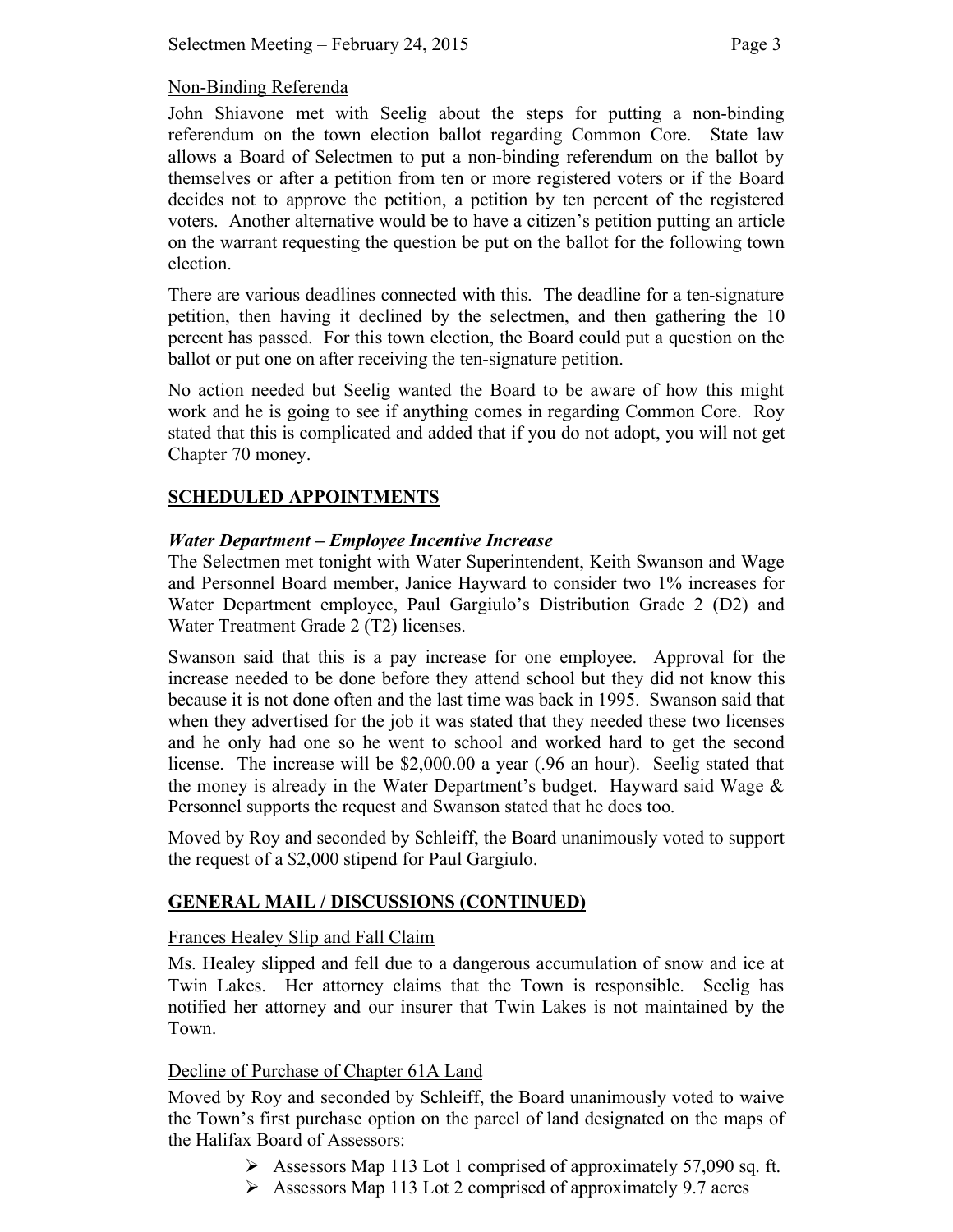## 111F - Officer Herbert Wiltshire

Moved by Roy and seconded by Schleiff, the Board unanimously voted to place Patrol Officer Herbert R. Wiltshire on 111F status beginning February 18, 2015 to February 23, 2015.

## MA Teachers Association

The Teacher's Association has requested various budget documents starting from FY2012. The Town Accountant and Seelig are working on fulfilling the request, which he expects is in connection with contract negotiations.

#### Stable Permits/Regulations

In response to the Board of Health's proposed regulations concerning barns and stables, a group of residents have asked the Board of Health that no regulations be enacted before Town Meeting because of two proposals that will be brought to Town Meeting: a Right to Farm by-law and a by-law setting up an Agricultural Commission. No action needed by the Board.

### Right to Farm/Agricultural Commission By-Laws

A group of residents (citizens' petition) have placed two articles on the warrant for the ATM: 1) a Right to Farm by-law; 2) a by-law setting up an Agricultural Commission. Seelig is suggesting that the Board hold a public hearing on the proposals as if the first discussion about them is held at Town Meeting, he suspects that there will be too many unanswered questions to have effective decision-making. Seelig suggested a public hearing in which the Board could hold it as part of a regular Board of Selectmen's meeting or on a special night. Roy proposed that it be on a non-Board of Selectmen night. Schleiff wanted to re-visit this on March  $10^{th}$ .

## Fire Department FY2016 Budget

The Fire Chief has provided more details about his budget request for FY2016. Seelig said that there is very little that he can cut. A letter from him was sent a letter to the Board explaining his budget.

#### Emergency Management/Storm Juno

The Fire Chief has developed an Initial Damage Assessment in case the Town is able to receive reimbursement for the first storm. The Town spent \$56,000 among all department and we might receive \$42,000.

#### BMI/Broadcast Music Inc**.**

The office has received another letter from BMI regarding the playing copyrighted music in Town venues. Seelig is going to put a reminder in the file for the warrant for the Town Meeting. The Board will need to decide whether to put an article on the warrant for payment in FY2016 and starting a line item for payments in future years. Seelig will talk with Finance Committee about this tomorrow night.

#### Finance Committee - Talent Bank Form

Linda Braga has expressed interest in serving on the Finance Committee. Roy stated that Ms. Braga is on FinCom's agenda for tomorrow night. If they would like to appoint her the Selectmen along with the Moderator can attend FinCom's meeting next Monday to appoint her.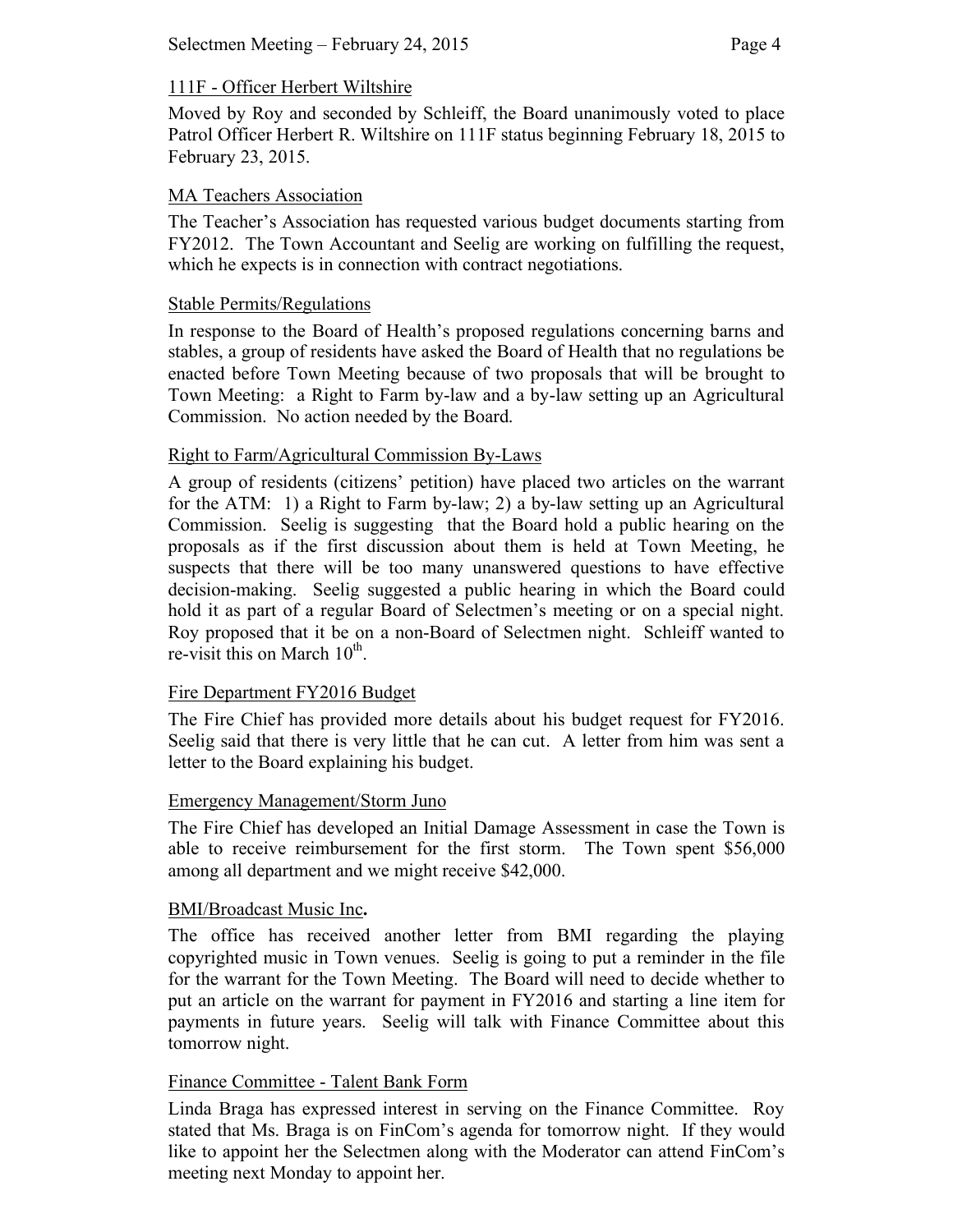# Code of Conduct for Visitors

Seelig has given the Board an example from Acton which is used by several other communities regarding code of conduct for visitors. He has asked for comments from the departments and will bring this back to the Board for discussion on March  $24<sup>th</sup>$ .

# Ambulance Accident

Another vehicle has struck one of the Ambulances while transporting a patient. This happened at the Brockton Hospital on February  $19<sup>th</sup>$ . The other driver was at fault. There was damage to a tire (replaced) and a bit of the body but is still able to make runs. The insurance company has been called, an adjuster will be/was at the fire station, and a claim has been filed.

# Highway - Thank-You Card

Walter Grover and Barbara Gifford of 26 White Island Road have sent in a card thanking the highway personnel for a great job they have done. The card will be forwarded to the Highway Department.

# Resignation - Board of Registrars

Larry L. Robinson has resigned from the Board of Registrars as he has moved to Florida.

Moved by Roy and seconded by Schleiff, the Board unanimously voted to send a letter thanking him for his service.

## Halifax Gold and Silver Coin Shop

Mr. Chiaramonte has requested and received a copy of the notes being used to prepare the minutes of January  $28<sup>th</sup>$ . Seelig gave him a verbal confirmation at the time of his request as well as written reply.

## Silver Lake Regional School District

Plympton voted down the amended SL FY15 budget but Silver Lake may (a) vote on Thursday for a new amended FY15 budget (b) decide to postpone action to allow it to coincide with the STMs of the towns in the spring or (c) add the capital plan to the FY2016 budget. Seelig thinks that given the SL agreement, the SL Committee will have to vote on an FY2016 budget on Thursday night, 45 days before the first day/night of Town Meeting in Kingston, per the agreement.

Roy said she is going to attend the meeting. She has talked to the Chair of the SL School Committee and to a couple of the other members and stated to them that she thinks it is a god idea to sit down and go over the breakdown of the Pembroke money. She also explained to both the members that when you talk about a capital plan it is not just a list of items that need to be replaced it is a ten year plan where every year you identify what should be replaced. She stated that Halifax has a capital plan and we cannot always fund items that need to be funded in a certain budget year because of lack of money. She has talked with one of the Selectmen from Kingston and Chair of the Finance Committee from Plympton and they both are in agreement of the same concept.

The three member subcommittee consists of Cassie Hansen from Halifax, Mark Guidoboni from Kingston and, Maureen Springer from Plympton.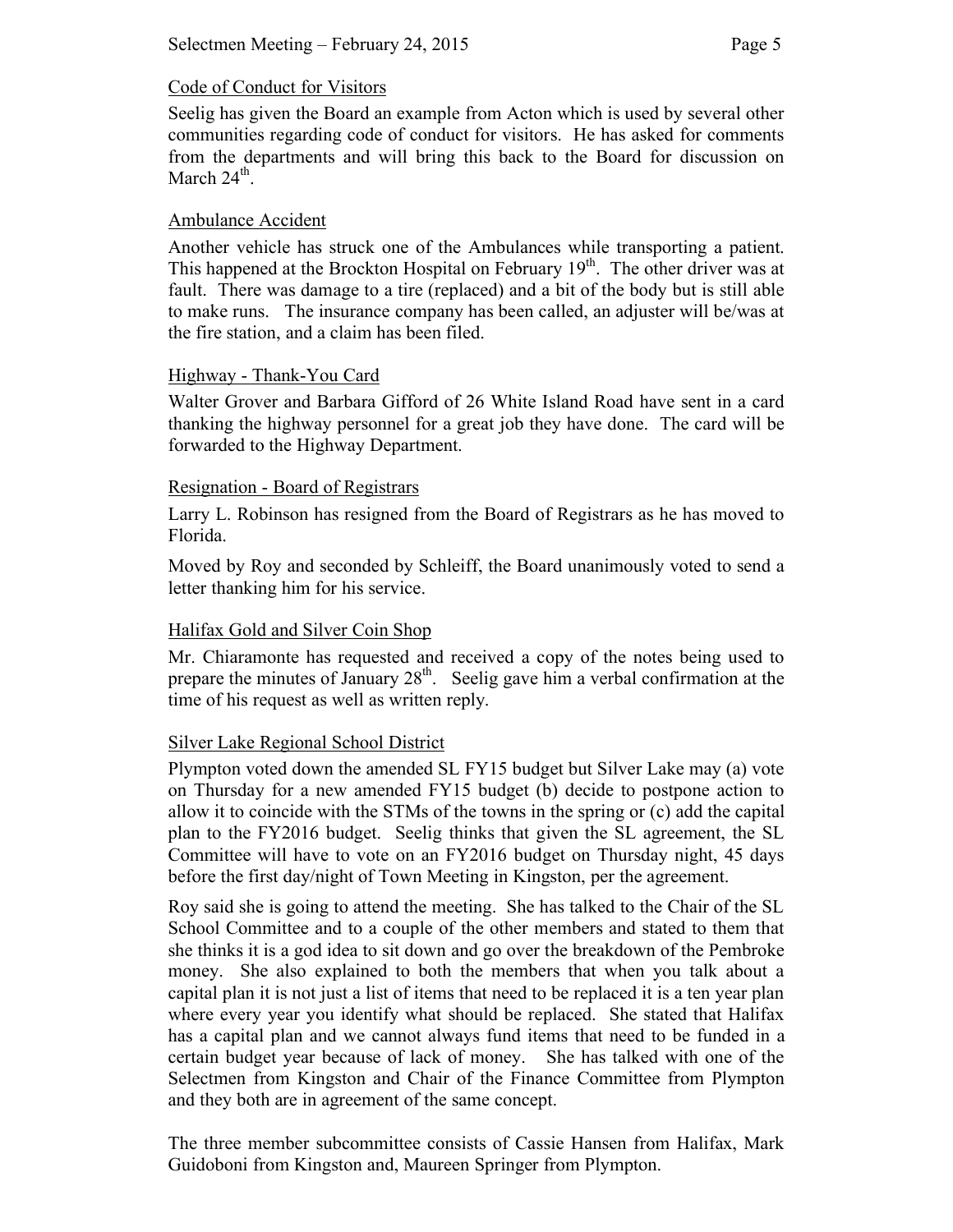Roy said that all three communities are facing financial constraints and she hopes that the school committee will take this into consideration when submitting their budget. Seelig said the problem is that the state aid numbers have not come out but once we get the Governor's number, then we'll have a better understanding of where we stand.

## **SCHEDULED APPOINTMENT (CONTINUED)**

## *South Shore Community Action Council*

Frank Casey, on behalf of South Shore Community Action Council, came in this evening to enlighten the Board on the service that the Council provides to low income individuals and families on the South Shore. Halifax has previously received \$252,795 in local dollars for fuel assistance, burner repair/replacement and weatherization and burner repair. In addition they provide transportation services (well as an agreement with the Plymouth/Brockton bus lines), energy assistance programs and income and tax assistance. He continued to say that the Council has moved into a new building across from Registry of Deeds, consisting of three classrooms for education programs. They also have rooms for battered women to provide shelter and food for them. He invited the Board down to see the facility.

Mr. Casey is asking the town to put an Article in for \$5,000. He understands the constraints of the towns and is willing to work with us.

Roy was impressed at what the Council did and is sure that a lot of people do not know what they have to offer. She said that the town is under some financial hardships but said that he has her commitment to look into it, although it may not be the figure he is asking.

Schleiff said that they have his support but will bring this discussion up again as they are missing a Board member this evening. He added that maybe have FinCom take a look at it. Mr. Casey said that \$5,000 is not in stone and that any amount will help.

The Board thanked him for coming in.

## **GENERAL MAIL / DISCUSSIONS (CONTINUED)**

## FY2014 Audit

Moved by Roy and seconded by Schleiff, the Board unanimously voted to authorize the Chair, Michael J. Schleiff, to sign the letter from Lynch, Malloy, Marini, LLP regarding the work that the firm would do on the audit.

## Monponsett/Algae/Phosphorous Treatment/Invasive Weeds Treatment

Seelig has schedules and estimates from Aquatic Control Technologies for the following two projects for this year:

- $\triangleright$  treating West Monponsett Pond with aluminum sulfate to reduce the amount of phosphorous for algae growth
- $\triangleright$  SONAR treatment in East Monponsett to reduce the invasive weeds.

Seelig will probably need a reserve fund transfer for the pre-treatment survey in April and then request, at Town Meeting, sufficient funding for the rest of the program in 2015. The total cost for East Monponsett will be \$81,200.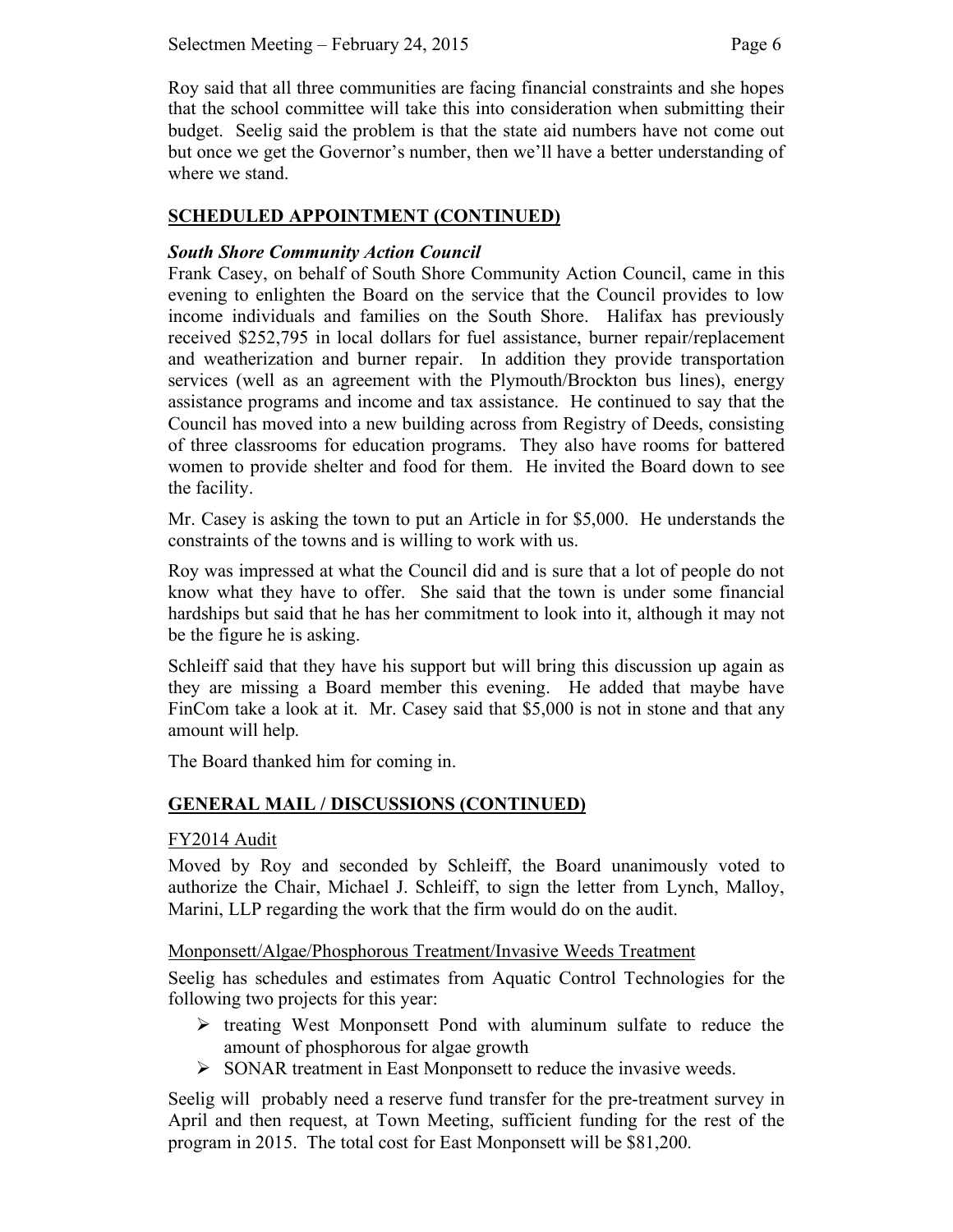As for West Monponsett there is going to be three smaller treatments and we have sufficient funding to begin the work and even have the first treatment done in May. Seelig will have to request an additional appropriation (a bit more than \$15K) for the rest of the year.

There is sufficient money in the MTBE/Stabilization 3 account for the work in 2015. After that, we will need new revenue sources. Seelig has asked Brockton and Hanson for money for this year's work. Roy said that we want to remind Brockton that the 1964 law states that they need to help maintain our ponds.

Seelig is asking permission from the Board to proceed; Roy and Schleiff were okay will him moving ahead with this.

## Special Town Meeting - May 2015

Moved by Roy and seconded by Schleiff, the Board unanimously voted to open the warrant for the Special Town Meeting to be held on May 11, 2015, with the deadline for articles of March 24, 2015.

## School Roof

The school administration did not send in an application for State assistance for the school roof project this funding round. Seelig has put a placeholder in the Town Meeting folder in case the Town wants to appropriate money for a designer for the work. This way here we will have moved forward before the funding round next year. The M&SBC does not have any projects in the pipeline (trim, windows, parking lot lights) for the school that might be added to the roof project whether these items can receive assistance from the State or not.

Seelig stated that the seam work has been done. Schleiff asked if will last another year and Seelig said that the school has made that decision for us. Schleiff then asked how much and Seelig said Gerry is looking into it. Schleiff questioned why this was not addressed and Seelig said he has no idea and added that he thinks they are talking about this at this evenings School Committee meeting.

#### SWMI Grant

Seelig has heard from DEP and the Town has been awarded a SWMI grant of \$74,850 to examine the feasibility of placing control structures at the Brockton Dam in order to better regulate and measure water flow.

#### Garden Club – Plans for Side of Town Hall

Roy and Schleiff were okay with the Garden Club coming it to meet with the Board to present a set of plans for the island located on the side of the building.

Seelig announced that no statement would be made at the end of the Executive Session and the Board would not reconvene in open session.

Seelig stated that Board will go into Executive Session to talk about contract negotiations for Highway, Sergeants, Patrol Officers, Dispatch and Fire as the Board has determined that discussing these matters in an open meeting may have a detrimental effect on the negotiating position of the public body.